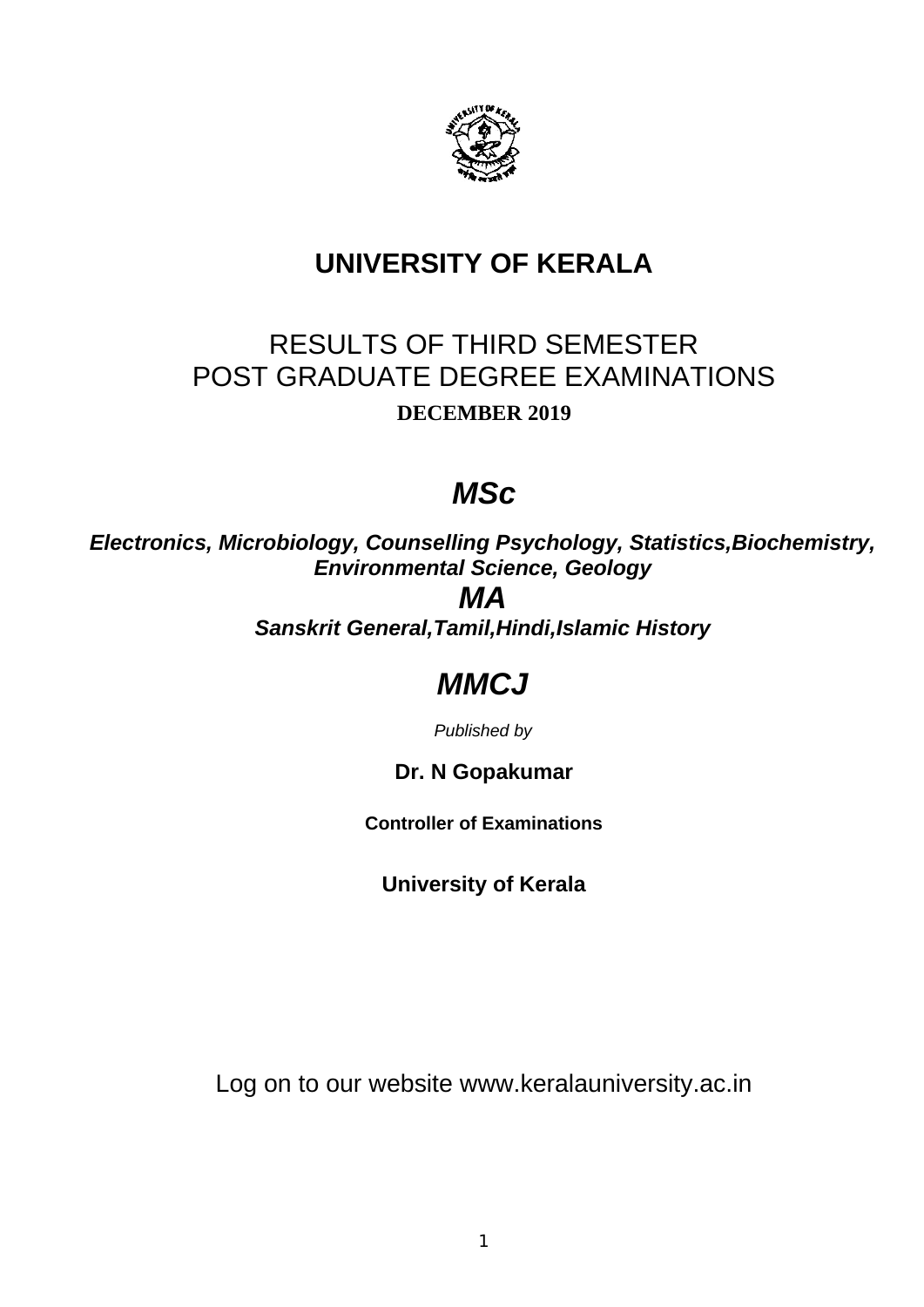### **NOT TO BE PUBLISHED BEFORE : 03.07.2020**

## **UNIVERSITY OF KERALA**

## *Results of Third Semester PG Degree Examinations December 2019*

- 1. The following is the provisional list of successful candidates in the Third semester PG Degree Examinations of MSc Electronics, Microbiology, Counselling Psychology, Statistics, Biochemistry, Environmental Science, Geology, MA Sanskrit General, Tamil, Hindi, Islamic History& MMCJ.
- 2. The total marks secured by each successful candidate are shown against the candidate code.
- 3. Originals of the qualifying certificates shall be forwarded to the University for verification of eligibility conditions. Mark lists will not be issued to those whose fees are not yet remitted to the University.
- 4. The mark lists will not be issued to the candidates in respect of whom there are defects to be rectified and whose fees are due although their results have been provisionally released now.
- 5. Results of those candidates who have not produced their Eligibility certificates/Qualifying certificates have been withheld.
- 6. Application for scrutiny of answer books should reach the Deputy Registrar, Examinations (IV) along with the prescribed fee on or before 18.07.2020
- 7. The results will be available on www.keralauniveristy.ac.in
- 8. Draft mark lists can be downloaded from the site, **exams.keralauniversity.ac.in** and it may be used to apply for scrutiny of answer books.

ا المراجع العالمية المراجع العالمية العالمية العالمية العالمية العالمية العالمية العالمية العالمية العالمية ال<br>والمراجع العالمية العالمية العالمية العالمية العالمية العالمية العالمية العالمية العالمية العالمية العالمية ال

## **Controller of Examinations**

 University Buildings, Thiruvananthapuram, Dated: 03.07.2020

## **UNIVERSITY OF KERALA**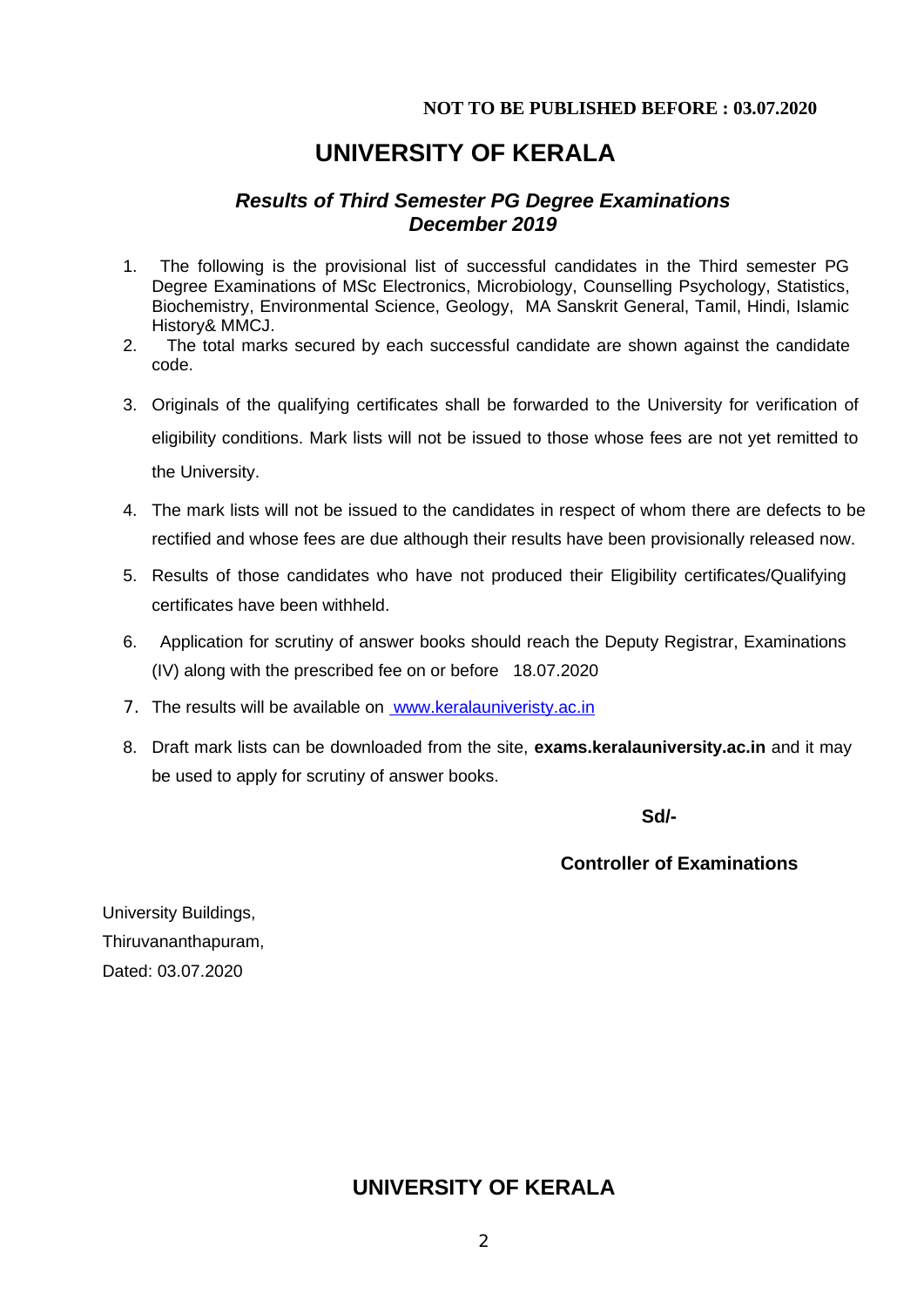## **SYNDICATE – IN – CIRCULATION**

The results of the Third Semester examination, December 2019 of the **Post Graduate Courses** (semester scheme) in affiliated colleges as declared by the respective Board of Examiners are given below

Semester : 3 Month & Year of Exam. : December 2019

|               |                                         |                    | No. Of Students  |                  |           |
|---------------|-----------------------------------------|--------------------|------------------|------------------|-----------|
| Exam.<br>Code | Name of the Programme                   | Regi<br>ster<br>ed | Appe<br>ared     | Pass<br>ed       | Pass<br>% |
| 51013306      | MA Sanskrit Language & Literature       | 13                 | 13               | 10               | 76.92     |
| 52015304      | MA Tamil Language & Literature          | 4                  | 4                | 4                | 100.00    |
| 52515304      | MA Hindi Language & Literature          | 89                 | 89               | 88               | 98.88     |
| 52915304      | MA Mass Communication and<br>Journalism | $\boldsymbol{9}$   | $\boldsymbol{9}$ | $\boldsymbol{9}$ | 100.00    |
| 54115304      | <b>MA Islamic History</b>               | 15                 | 15               | 10               | 66.67     |
| 60413306      | <b>MSc Counselling Psychology</b>       | 16                 | 16               | 15               | 93.75     |
| 60815304      | <b>MSc Microbiology</b>                 | 14                 | 14               | 14               | 100.00    |
| 61017302      | <b>MSc Geology</b>                      | 26                 | 26               | 23               | 88.46     |
| 61518301      | <b>MSc Environmental Science</b>        | 22                 | 22               | 22               | 100.00    |
| 62518301      | <b>MSc Statistics</b>                   | 31                 | 31               | 27               | 87.10     |
| 63813306      | <b>MSc Biochemistry</b>                 | 3                  | 3                | $\mathbf 0$      | 0.00      |
| 63817302      | <b>MSc Biochemistry</b>                 | 45                 | 45               | 40               | 88.89     |
| 65114305      | <b>MSc Electronics</b>                  | 60                 | 53               | 34               | 64.15     |

The results may be approved. It is proposed to publish the results on 03/07/2020

Sd/-Solar State State State State State State State State State State State State State State State State State State State State State State State State State State State State State State State State State State State St

### University Buildings, **Controller of Examinations**

Thiruvananthapuram Dated: 03.07.2020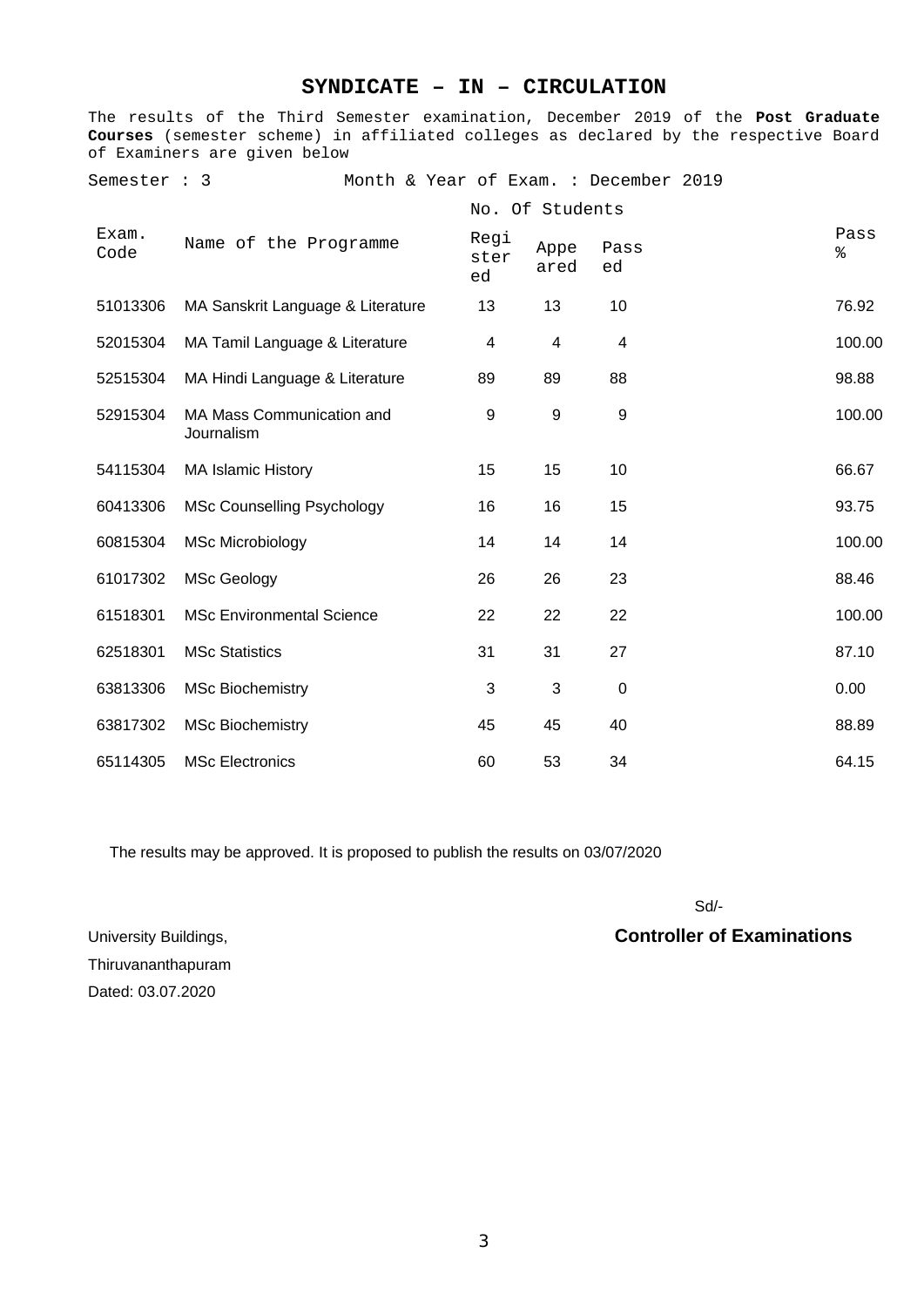- To
	- 1. All Syndicate Members
	- 2. The P.S. to V.C.
	- 3. The P.S. to P.V.C.
	- 4. The P.A. to Registrar
	- 5. The P.A. to C.E.
	- 6. EJ IX
	- 7. M & C
	- 8. PRO/Enquiry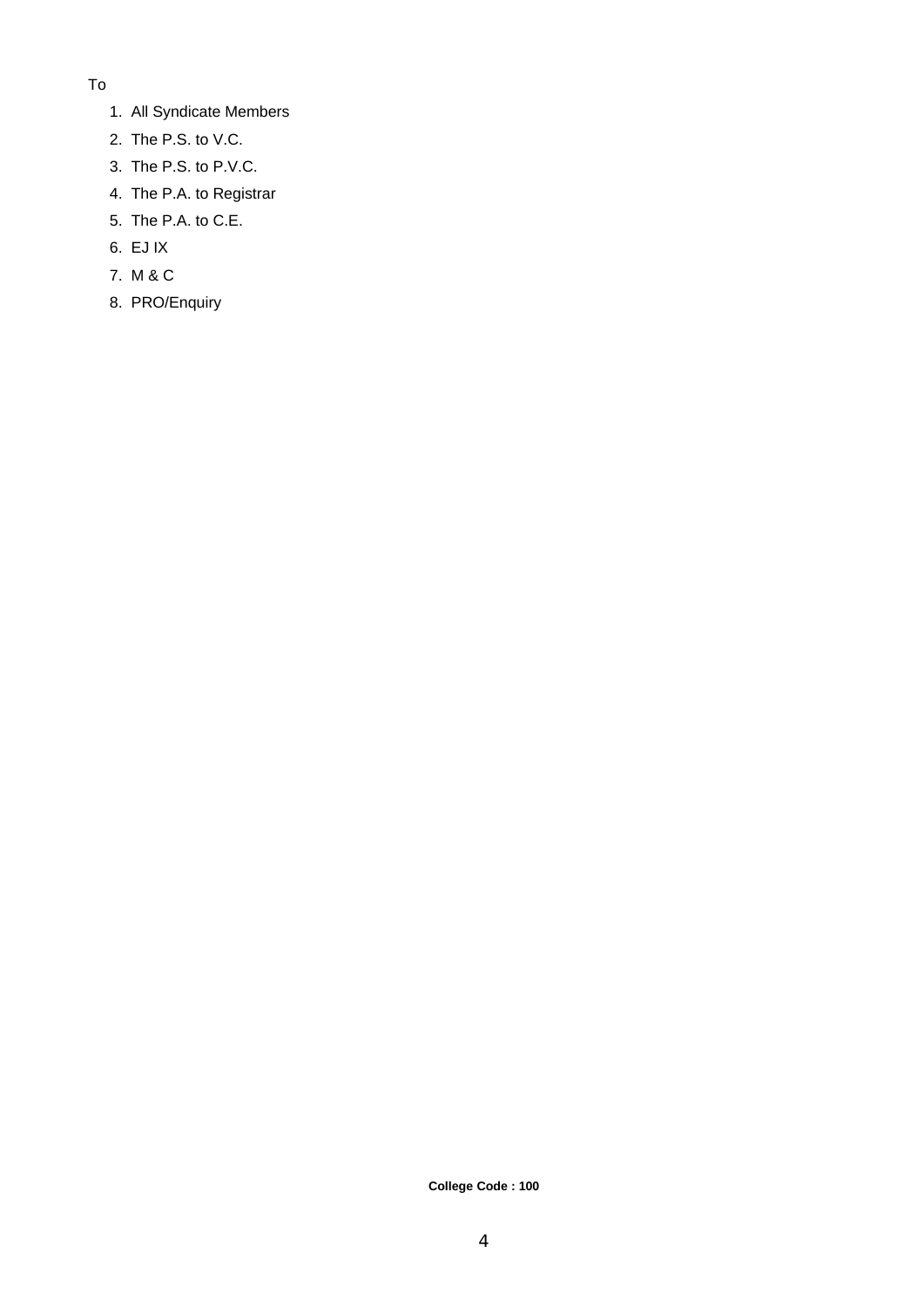### **All Saint's College, Chakai**

#### **MSc – Environmental Science(615)**

| Semester Pass      |  |
|--------------------|--|
| 61518100001(222.5) |  |

| 61518100001(222.5) 002(278.5) |            | 003(216)   | 004(169.5) | 005(257.5) |
|-------------------------------|------------|------------|------------|------------|
| 006(180.5)                    | 007(193)   | 008(241.5) | 009(243.5) | 010(218)   |
| 011(200)                      | 013(245.5) | 014(169.5) | 015(198)   |            |

**College Code : 106**

#### **Govt. Arts College, Thiruvananthapuram**

#### **MSc – Statistics(625)**

|--|

| טשט ו ושטשו      |            |            |            |            |
|------------------|------------|------------|------------|------------|
| 62518106001(354) | 002(289)   | 003(222)   | 004(323)   | 005(372)   |
| 007(323.5)       | 008(363.5) | 009(300.5) | 011(331.5) | 012(222.5) |
| 014(379)         | 015(331.5) | 016(362)   |            |            |

**College Code : 107**

#### **Govt. College For Women, Vazhuthacadu**

#### **MA – Hindi Language & Literature(525)**

| Semester Pass    |            |            |            |            |
|------------------|------------|------------|------------|------------|
| 52518107001(276) | 002(322.5) | 003(275)   | 004(317.5) | 005(322.5) |
| 006(342)         | 007(341)   | 008(343)   | 009(341)   | 011(328)   |
| 012(329.5)       | 013(344)   | 014(311.5) | 015(341.5) | 016(296)   |
| 017(301)         | 018(325.5) | 019(293)   | 020(324.5) |            |

**College Code : 115**

## **Loyola College of Social Sciences, Sreekariyam**

#### **MSc – Counselling Psychology(604)**

| Semester Pass               |            |            |            |            |
|-----------------------------|------------|------------|------------|------------|
| 60418115001(267.5) 002(283) |            | 003(242)   | 004(220.5) | 006(279)   |
| 007(247)                    | 008(242)   | 009(298.5) | 010(254)   | 011(257.5) |
| 012(279)                    | 013(239.5) | 015(252)   | 016(243.5) | 017(259)   |
| Doccod in Dractical Only    |            |            |            |            |

Passed in Practical Only 60418115005(36)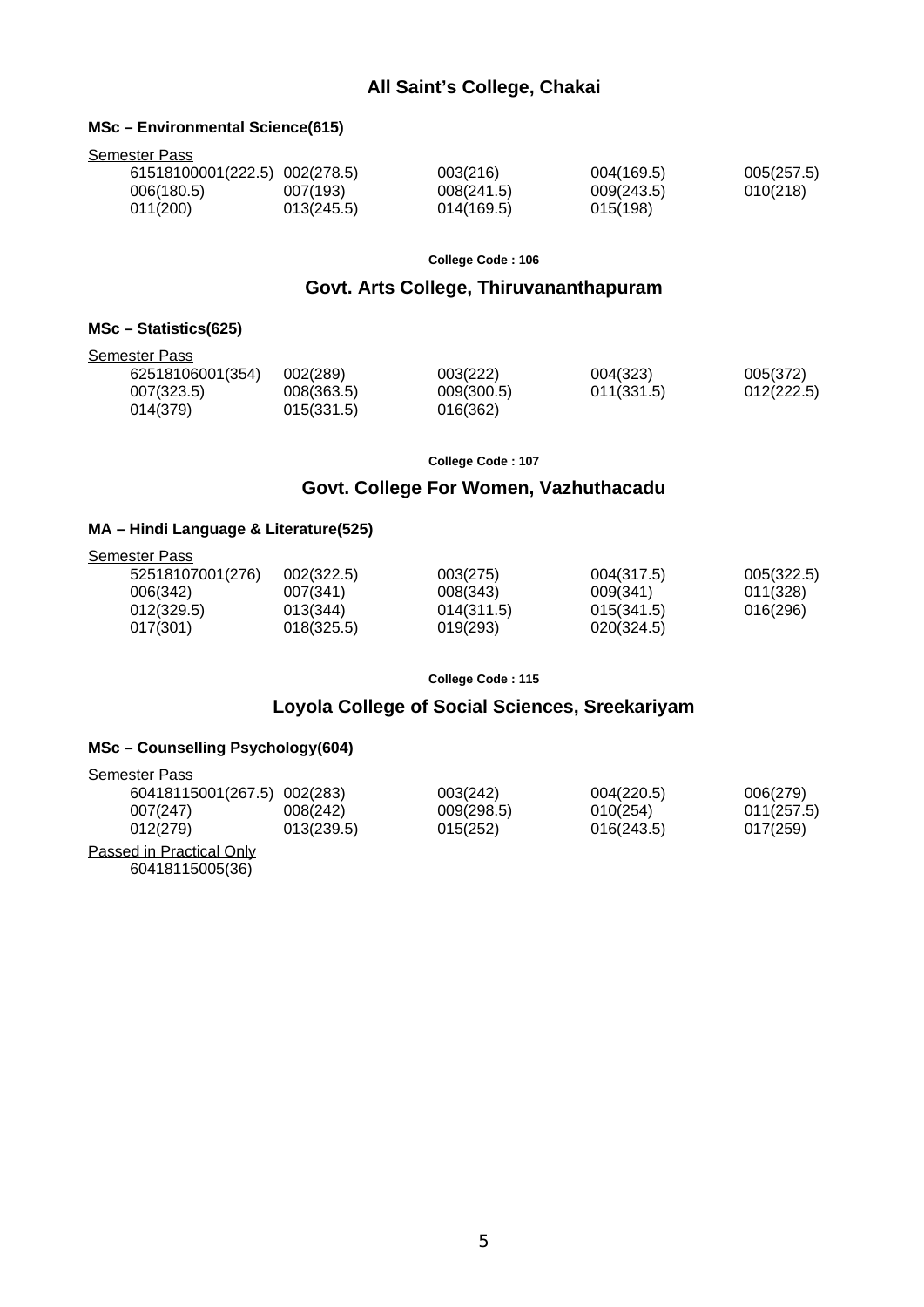#### **Mahatma Gandhi College , Kesavadasapuram**

#### **MA – Hindi Language & Literature(525)**

| Semester Pass    |            |          |            |            |
|------------------|------------|----------|------------|------------|
| 52518118001(313) | 002(335)   | 003(323) | 004(331.5) | 005(342)   |
| 006(330)         | 007(311)   | 008(308) | 009(306)   | 010(302.5) |
| 011(311.5)       | 012(308.5) | 013(342) | 014(269.5) | 015(317)   |
| 016(328.5)       | 017(324.5) |          |            |            |

**College Code : 132**

#### **S N College, Kollam**

#### **MA – Hindi Language & Literature(525)**

| <b>Semester Pass</b> |                               |            |            |            |
|----------------------|-------------------------------|------------|------------|------------|
|                      | 52518132001(305.5) 002(301.5) | 003(308.5) | 004(315)   | 005(296.5) |
| 006(302)             | 007(288.5)                    | 008(286)   | 009(313)   | 010(321.5) |
| 012(304.5)           | 013(310.5)                    | 014(279)   | 015(314.5) | 016(311.5) |
| 017(314)             | 018(320.5)                    | 020(302)   | 021(312.5) | 022(302.5) |
| 023(292)             | 024(303)                      |            |            |            |

#### Result of the following candidates are withheld 52518132011 019

#### **College Code : 134**

#### **S N College, Sivagiri, Varkala**

#### **MSc – Geology(610)**

| Semester Pass                                                                                          |            |            |                  |            |
|--------------------------------------------------------------------------------------------------------|------------|------------|------------------|------------|
| 61018134002(229.5) 005(175.5)                                                                          |            | 006(195)   | 007(179)         | 008(202.5) |
| 009(195)                                                                                               | 010(199.5) | 011(219.5) | 61017134001(170) | 006(176)   |
| Result of the following candidates are withheld pending clarification regarding shortage in attendance |            |            |                  |            |
| 61018134001                                                                                            | 012        |            |                  |            |

#### **College Code : 138**

#### **St Johns College, Anchal**

#### **MSc – Environmental Science(615)**

Semester Pass

| -----            |            |            |            |          |
|------------------|------------|------------|------------|----------|
| 61518138001(243) | 002(210.5) | 003(244.5) | 004(226.5) | 005(257) |
| 007(232.5)       | 008(223.5) | 009(233)   |            |          |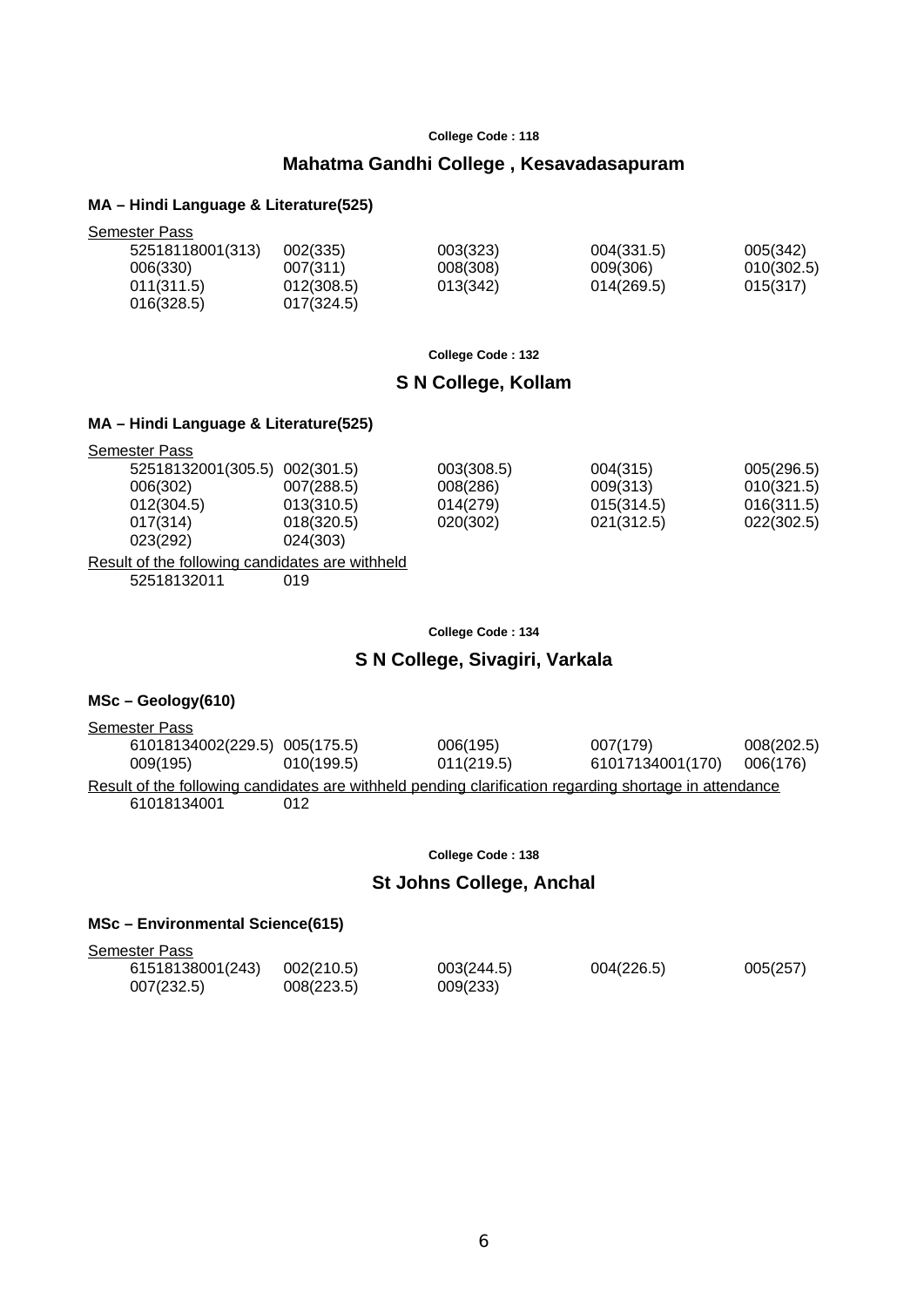## **T K M College Of Arts Science, Kollam**

#### **MSc – Biochemistry(638)**

| Semester Pass                                                                                                         |                          |                                        |                        |                        |
|-----------------------------------------------------------------------------------------------------------------------|--------------------------|----------------------------------------|------------------------|------------------------|
| 63818142002(286)<br>008(304.5)                                                                                        | 003(244.5)<br>009(301.5) | 004(299)<br>010(308)                   | 005(316)<br>011(318)   | 007(245.5)             |
| 63817142004(230.5)                                                                                                    |                          |                                        |                        |                        |
|                                                                                                                       |                          | College Code: 144                      |                        |                        |
|                                                                                                                       |                          | University College, Thiruvananthapuram |                        |                        |
| MA - Sanskrit Language & Literature(510)                                                                              |                          |                                        |                        |                        |
| <b>Semester Pass</b>                                                                                                  |                          |                                        |                        |                        |
| 51018144001(297.5) 003(269)<br>007(288)                                                                               | 008(212)                 | 004(215.5)<br>009(285)                 | 005(328)<br>010(317.5) | 006(335)<br>011(315.5) |
| Result of the following candidates are withheld pending clarification regarding shortage in attendance<br>51018144002 |                          |                                        |                        |                        |
| MA - Tamil Language & Literature(520)                                                                                 |                          |                                        |                        |                        |
| <b>Semester Pass</b><br>52018144001(325)                                                                              | 002(322.5)               | 003(316)                               | 004(329)               |                        |
| MA - Hindi Language & Literature(525)                                                                                 |                          |                                        |                        |                        |
| <b>Semester Pass</b>                                                                                                  |                          |                                        |                        |                        |
| 52518144001(311.5) 002(299)                                                                                           |                          | 003(268)                               | 004(308.5)             | 005(272.5)             |
| 006(301.5)                                                                                                            | 007(304.5)               | 008(268)                               | 009(296.5)             | 010(307.5)             |
| 011(298.5)                                                                                                            | 012(264)                 | 013(307.5)                             | 014(319.5)             | 015(293.5)             |
| 016(340)                                                                                                              | 017(325.5)               | 018(306)                               | 019(275)               | 020(316)               |
| 021(343.5)<br>026(307)                                                                                                | 022(313.5)<br>027(266)   | 023(310)<br>52517144018(260.5)         | 024(299)               | 025(322)               |
| MA - Islamic History(541)                                                                                             |                          |                                        |                        |                        |
| <b>Semester Pass</b>                                                                                                  |                          |                                        |                        |                        |
| 54118144002(297)                                                                                                      | 005(293.5)               | 007(303)                               | 008(306.5)             | 009(269)               |
| 010(253.5)                                                                                                            | 011(293)                 | 012(239.5)                             | 013(260)               | 014(265)               |
| $MSc - Geology(610)$                                                                                                  |                          |                                        |                        |                        |
| <b>Semester Pass</b>                                                                                                  |                          |                                        |                        |                        |
| 61018144001(206)                                                                                                      | 002(247)                 | 003(258)                               | 004(230)               | 005(193.5)             |
| 006(204)<br>61017144009(152.5)                                                                                        | 007(176)                 | 008(230.5)                             | 009(234)               | 010(211)               |
| MSc - Statistics(625)                                                                                                 |                          |                                        |                        |                        |
| <b>Semester Pass</b>                                                                                                  |                          |                                        |                        |                        |
| 62518144002(330)                                                                                                      | 003(240)                 | 004(380.5)                             | 005(288)               | 006(390)               |
| 007(333)                                                                                                              | 008(299.5)               | 009(324.5)                             | 010(370)               | 012(383.5)             |
| 013(388.5)                                                                                                            | 014(365)                 | 015(372)                               | 62517144009(260.5)     |                        |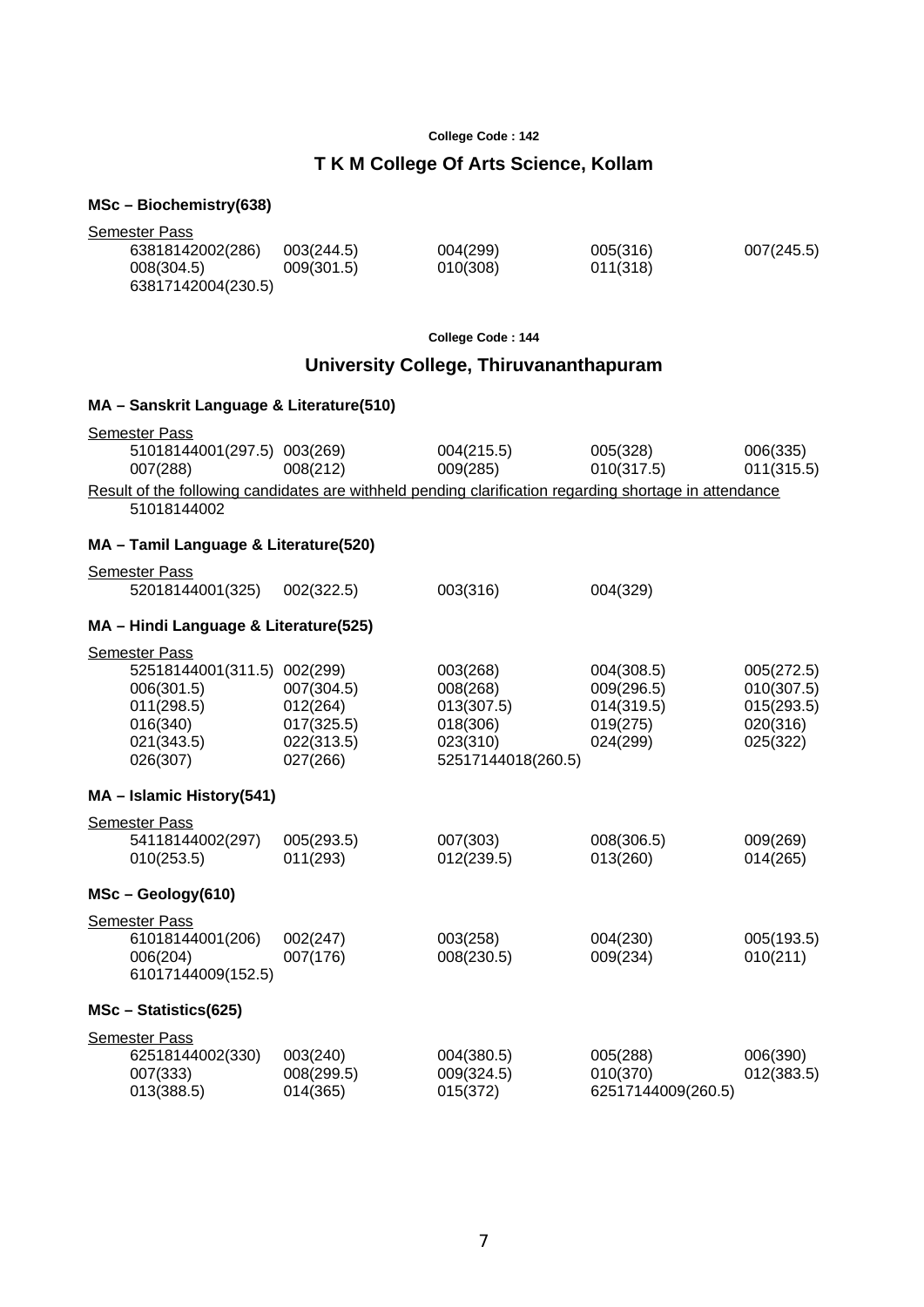## **Dr Palpu College of Arts & Science,Pangode, Puthussery**

## **MSc – Geology(610)**

Semester Pass 61018155002(162.5)

#### **College Code : 800**

## **A J College of Science and Technology, Thonnakkal**

| MA – Mass Communication and Journalism(529)                                            |                                            |                          |                        |                          |
|----------------------------------------------------------------------------------------|--------------------------------------------|--------------------------|------------------------|--------------------------|
| <b>Semester Pass</b><br>52918800002(302)<br>007(311.5)                                 | 003(287)<br>008(309.5)                     | 004(295.5)<br>009(326)   | 005(302.5)             | 006(290.5)               |
| Result of the following candidates are withheld - Recognition & MFR Due<br>52918800001 |                                            |                          |                        |                          |
| MSc - Microbiology(608)                                                                |                                            |                          |                        |                          |
| <b>Semester Pass</b><br>60818800002(299)<br>007(268.5)<br>013(293)                     | 003(350.5)<br>008(321)<br>60816800007(208) | 004(339)<br>009(279)     | 005(279.5)<br>010(261) | 006(263)<br>012(241)     |
| Result of the following candidates are withheld - Recognition & MFR Due                |                                            |                          |                        |                          |
| 60818800001                                                                            | 011                                        |                          |                        |                          |
| Result of the following candidates are withheld - MFR Due<br>60818800001               |                                            |                          |                        |                          |
| MSc - Biochemistry(638)                                                                |                                            |                          |                        |                          |
| <b>Semester Pass</b><br>63818800001(302)<br>008(305.5)<br>63817800009(261.5)           | 003(246)<br>009(305)                       | 004(255.5)<br>010(278.5) | 006(267)<br>011(237)   | 007(274.5)<br>012(264.5) |
|                                                                                        |                                            | <b>College Code: 802</b> |                        |                          |
| College of Applied Science, Adoor, Pathanamthitta                                      |                                            |                          |                        |                          |
| MSc - Electronics(651)                                                                 |                                            |                          |                        |                          |

| <b>Semester Pass</b>     |          |                  |            |                  |
|--------------------------|----------|------------------|------------|------------------|
| 65118802001(447)         | 003(515) | 004(445.5)       | 005(512.5) | 006(465)         |
| 008(434.5)               | 009(500) | 011(475.5)       | 013(465.5) | 65116802001(502) |
| Passed in Practical Only |          |                  |            |                  |
| 65118802002(167)         | 010(168) | 65116802009(140) |            |                  |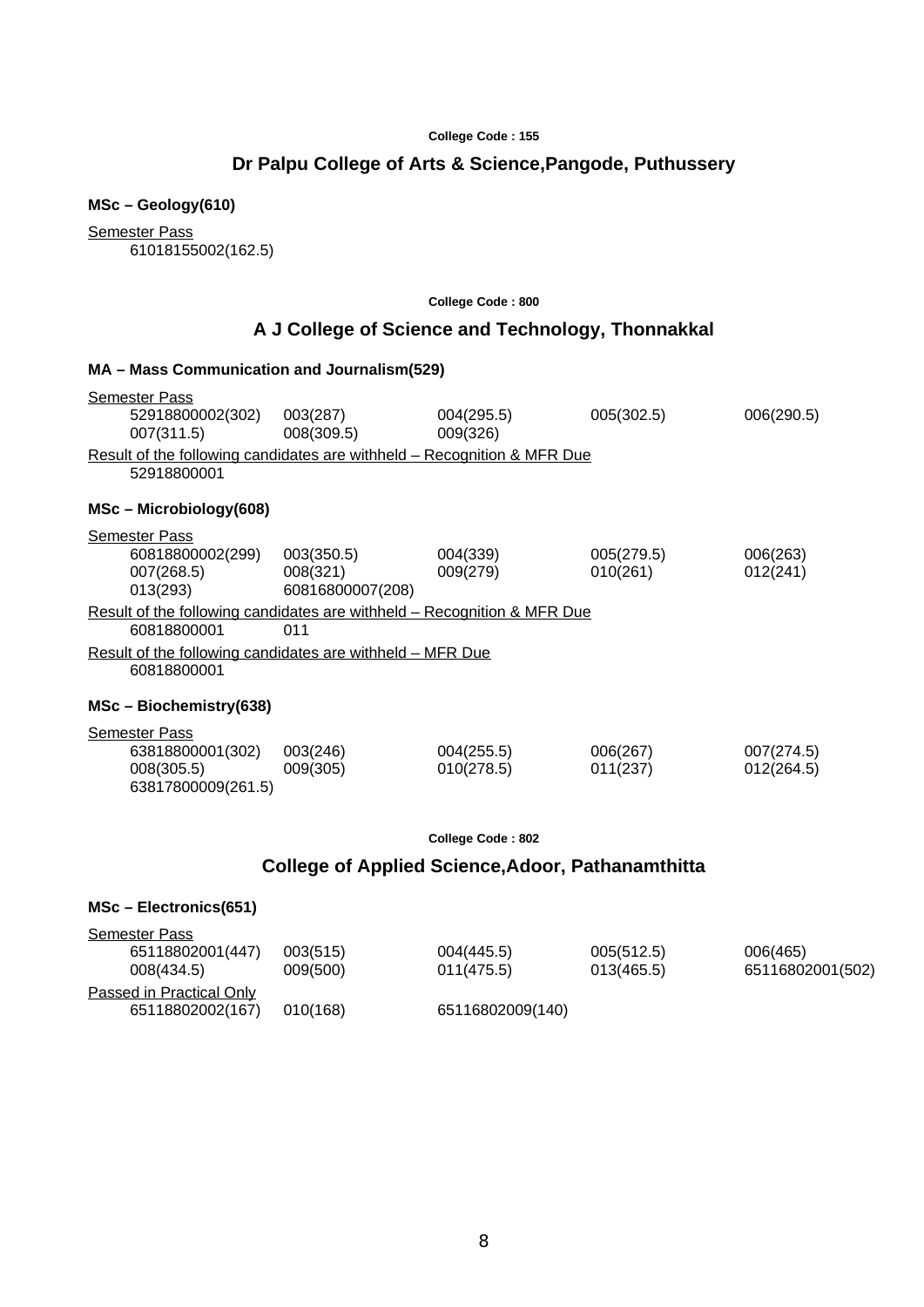## **College of Applied Science, Mavelikkara**

#### **MSc – Electronics(651)**

| <b>Semester Pass</b>                                                            |                      |                      |                      |                              |
|---------------------------------------------------------------------------------|----------------------|----------------------|----------------------|------------------------------|
| 65118803003(477)                                                                | 005(479.5)           | 65116803006(432.5)   |                      |                              |
| Passed in Theory Only<br>65118803004(322)                                       |                      |                      |                      |                              |
| <b>Passed in Practical Only</b><br>65118803001(184)<br>65117803001(168)         | 002(143)<br>002(167) | 008(178)<br>003(160) | 009(163)<br>008(141) | 010(178)<br>65116803007(165) |
| <u>Result of the following candidates are withheld – MFR Due</u><br>65118803007 |                      |                      |                      |                              |
| <b>College Code: 804</b>                                                        |                      |                      |                      |                              |
| .                                                                               |                      |                      |                      |                              |

#### **Emmanuel College, Vazhichal**

#### **MSc – Biochemistry(638)**

| Semester Pass                             |          |          |            |            |
|-------------------------------------------|----------|----------|------------|------------|
| 63818804002(248.5) 005(269.5)<br>009(218) | 010(264) | 006(234) | 007(264.5) | 008(269.5) |
|                                           |          |          |            |            |

**College Code : 806**

### **Marthoma College of Science And Technology, Ayur**

#### **MSc – Electronics(651)**

Semester Pass 65118806001(508) 002(503)

**College Code : 807**

#### **National College , Ambalathara**

#### **MSc – Biochemistry(638)**

| Semester Pass<br>63818807001(225.5) 002(282)<br>006(218)<br>012(250.5) | 007(283)<br>013(277.5) | 003(276)<br>008(276)           | 004(279.5)<br>009(213) | 005(280)<br>011(225.5) |
|------------------------------------------------------------------------|------------------------|--------------------------------|------------------------|------------------------|
| $MSc - Electronics(651)$                                               |                        |                                |                        |                        |
| Semester Pass<br>65118807001(574.5) 002(563)<br>008(489)               | 009(560)               | 004(592.5)<br>65117807005(496) | 005(522)               | 007(486)               |
| <u>Passed in Practical Only</u><br>65118807003(187)                    | 65116807001(157)       |                                |                        |                        |